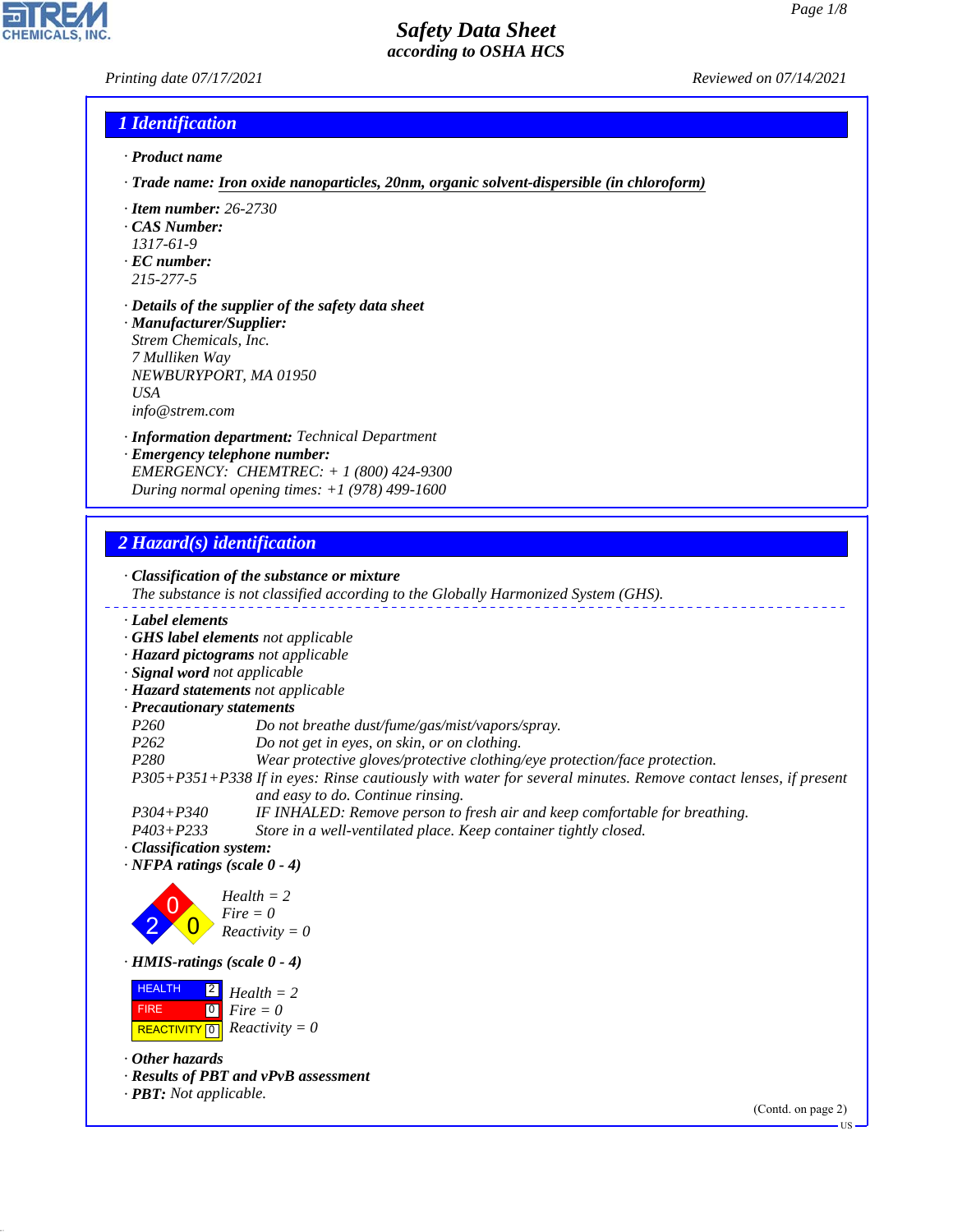*Printing date 07/17/2021 Reviewed on 07/14/2021*

*Trade name: Iron oxide nanoparticles, 20nm, organic solvent-dispersible (in chloroform)*

(Contd. of page 1)

*· vPvB: Not applicable.*

## *3 Composition/information on ingredients*

- *· Chemical characterization: Substances*
- *· CAS No. Description*
- *1317-61-9 triiron tetraoxide*
- *· Identification number(s)*
- *· EC number: 215-277-5*

## *4 First-aid measures*

- *· Description of first aid measures*
- *· General information: No special measures required.*
- *· After inhalation: Supply fresh air; consult doctor in case of complaints.*
- *· After skin contact: Immediately rinse with water.*
- *· After eye contact: Rinse opened eye for several minutes under running water. Then consult a doctor.*
- *· After swallowing: If symptoms persist consult doctor.*
- *· Information for doctor:*
- *· Most important symptoms and effects, both acute and delayed No further relevant information available.*
- *· Indication of any immediate medical attention and special treatment needed*
- *No further relevant information available.*

#### *5 Fire-fighting measures*

- *· Extinguishing media*
- *· Suitable extinguishing agents: Use fire fighting measures that suit the environment.*
- *· Special hazards arising from the substance or mixture*
- *During heating or in case of fire poisonous gases are produced.*
- *· Advice for firefighters*
- *· Protective equipment: Mouth respiratory protective device.*

## *6 Accidental release measures*

- *· Personal precautions, protective equipment and emergency procedures Mount respiratory protective device.*
- *· Environmental precautions: No special measures required.*
- *· Methods and material for containment and cleaning up: Absorb with liquid-binding material (sand, diatomite, acid binders, universal binders, sawdust). Ensure adequate ventilation.*
- *· Reference to other sections*
- *See Section 7 for information on safe handling.*
- *See Section 8 for information on personal protection equipment.*
- *See Section 13 for disposal information.*
- *· Protective Action Criteria for Chemicals*

## *· PAC-1:*

*· PAC-2:*

44.1.1

*21 mg/m3*

*230 mg/m3*

(Contd. on page 3)

**HS** 

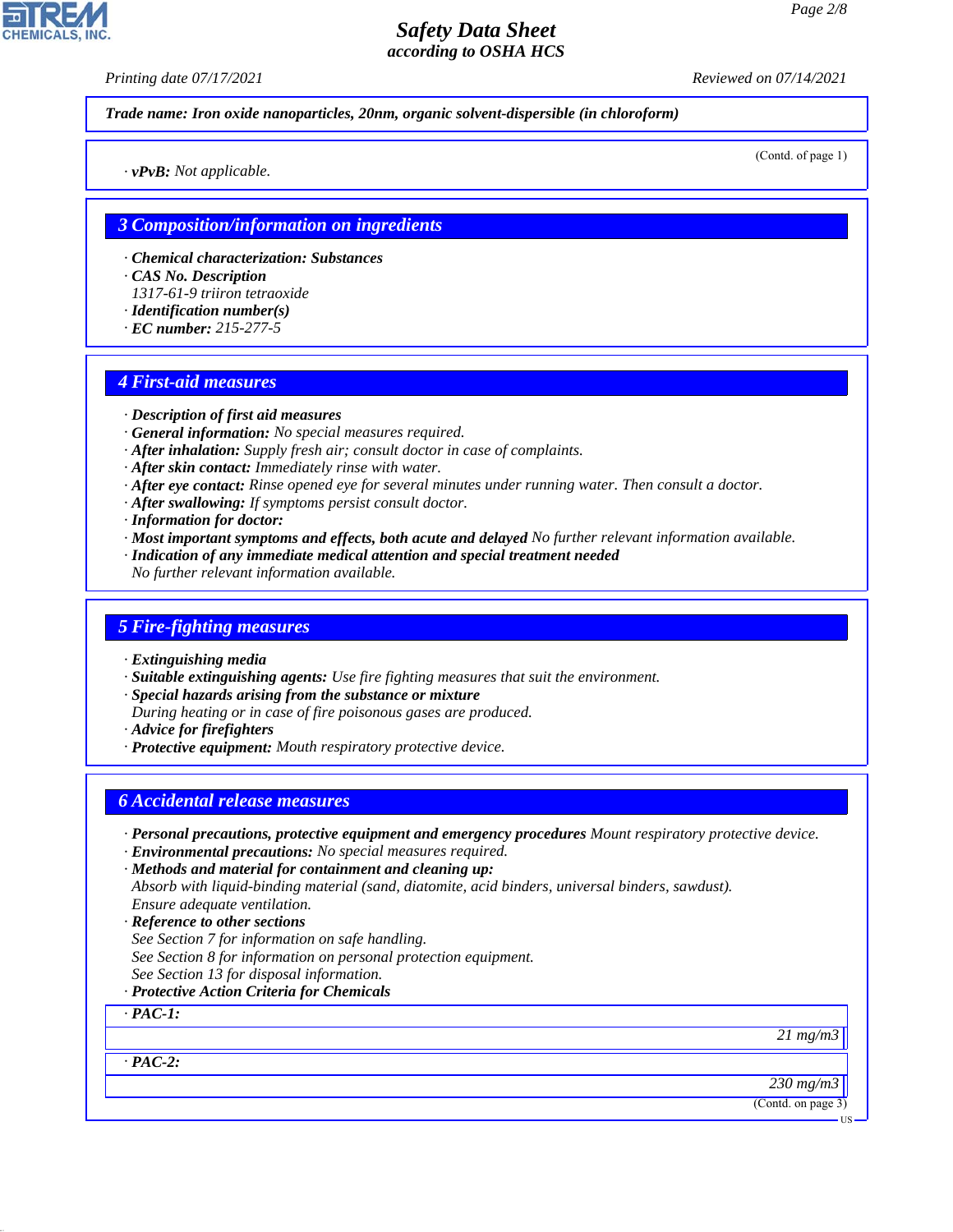*Printing date 07/17/2021 Reviewed on 07/14/2021*

*Trade name: Iron oxide nanoparticles, 20nm, organic solvent-dispersible (in chloroform)*

(Contd. of page 2)

*1,400 mg/m3*

## *7 Handling and storage*

#### *· Handling:*

*· PAC-3:*

- *· Precautions for safe handling No special measures required. Ensure good ventilation/exhaustion at the workplace. Prevent formation of aerosols.*
- *· Information about protection against explosions and fires: Keep respiratory protective device available.*
- *· Conditions for safe storage, including any incompatibilities*
- *· Storage:*
- *· Requirements to be met by storerooms and receptacles: No special requirements.*
- *· Information about storage in one common storage facility: Not required.*
- *· Further information about storage conditions: None.*
- *· Specific end use(s) No further relevant information available.*

## *8 Exposure controls/personal protection*

- *· Additional information about design of technical systems: No further data; see item 7.*
- *· Control parameters*
- *· Components with limit values that require monitoring at the workplace: Not required.*
- *· Additional information: The lists that were valid during the creation were used as basis.*
- *· Exposure controls*
- *· Personal protective equipment:*
- *· General protective and hygienic measures:*
- *The usual precautionary measures for handling chemicals should be followed.*
- *· Breathing equipment: A NIOSH approved respirator in accordance with 29 CFR 1910.134.*
- *· Protection of hands:*



44.1.1

\_S*Protective gloves*

*The glove material has to be impermeable and resistant to the product/ the substance/ the preparation. Due to missing tests no recommendation to the glove material can be given for the product/ the preparation/ the chemical mixture.*

*Selection of the glove material on consideration of the penetration times, rates of diffusion and the degradation · Material of gloves*

*The selection of the suitable gloves does not only depend on the material, but also on further marks of quality and varies from manufacturer to manufacturer.*

#### *· Penetration time of glove material*

*The exact break through time has to be found out by the manufacturer of the protective gloves and has to be observed.*

*· Eye protection: Goggles recommended during refilling.*

(Contd. on page 4)

US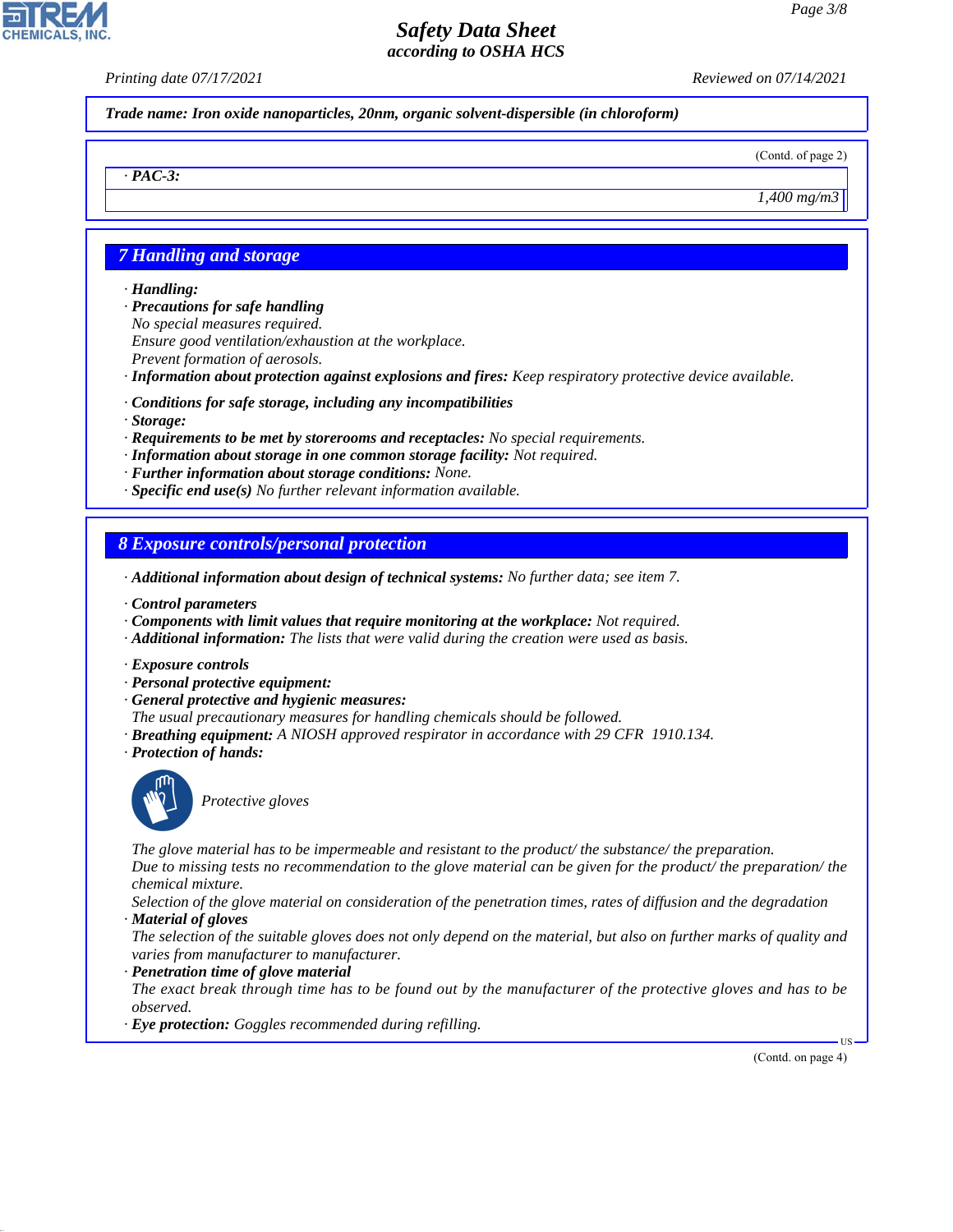$\overline{\mathbf{r}}$ 

**CHEMICALS, INC.** 

*Printing date 07/17/2021 Reviewed on 07/14/2021*

## *Trade name: Iron oxide nanoparticles, 20nm, organic solvent-dispersible (in chloroform)*

(Contd. of page 3)

| <b>9 Physical and chemical properties</b>                                                         |                                               |  |  |
|---------------------------------------------------------------------------------------------------|-----------------------------------------------|--|--|
| · Information on basic physical and chemical properties<br>· General Information                  |                                               |  |  |
| $\cdot$ Appearance:<br>Form:                                                                      |                                               |  |  |
| Color:                                                                                            | Liquid<br><b>Black</b>                        |  |  |
| Odor:                                                                                             | Ether-like                                    |  |  |
| Odor threshold:                                                                                   | Not determined.                               |  |  |
|                                                                                                   | Not determined.                               |  |  |
| $\cdot$ pH-value:                                                                                 |                                               |  |  |
| Change in condition<br><b>Melting point/Melting range:</b><br><b>Boiling point/Boiling range:</b> | Undetermined.<br>Undetermined.                |  |  |
| · Flash point:                                                                                    | 82 °C (180 °F)                                |  |  |
| · Flammability (solid, gaseous):                                                                  | Not determined.                               |  |  |
| · Ignition temperature:                                                                           | 228 °C (442 °F)                               |  |  |
| · Decomposition temperature:                                                                      | Not determined.                               |  |  |
| · Auto igniting:                                                                                  | Not determined.                               |  |  |
| · Danger of explosion:                                                                            | Product does not present an explosion hazard. |  |  |
| · Explosion limits:                                                                               |                                               |  |  |
| Lower:                                                                                            | 0.7 Vol %                                     |  |  |
| <b>Upper:</b>                                                                                     | 5 Vol %                                       |  |  |
| · Vapor pressure:                                                                                 | Not determined.                               |  |  |
| · Density:                                                                                        | Not determined.                               |  |  |
| · Relative density                                                                                | Not determined.                               |  |  |
| · Vapor density                                                                                   | Not determined.                               |  |  |
| $\cdot$ Evaporation rate                                                                          | Not determined.                               |  |  |
| · Solubility in / Miscibility with                                                                |                                               |  |  |
| Water:                                                                                            | Not miscible or difficult to mix.             |  |  |
| · Partition coefficient (n-octanol/water): Not determined.                                        |                                               |  |  |
| · Viscosity:                                                                                      |                                               |  |  |
| Dynamic:                                                                                          | Not determined.                               |  |  |
| Kinematic:                                                                                        | Not determined.                               |  |  |
| · Solvent content:                                                                                |                                               |  |  |
| <b>Organic solvents:</b>                                                                          | $0.0\%$                                       |  |  |
| <b>VOC</b> content:                                                                               | 0.0 g/l / 0.00 lb/gl                          |  |  |
| Solids content:                                                                                   | 100.0%                                        |  |  |
| Other information                                                                                 | No further relevant information available.    |  |  |

# *10 Stability and reactivity*

*· Reactivity No further relevant information available.*

*· Chemical stability*

44.1.1

*· Thermal decomposition / conditions to be avoided: No decomposition if used according to specifications.*

*· Possibility of hazardous reactions No dangerous reactions known.*

(Contd. on page 5)

<sup>-</sup>US·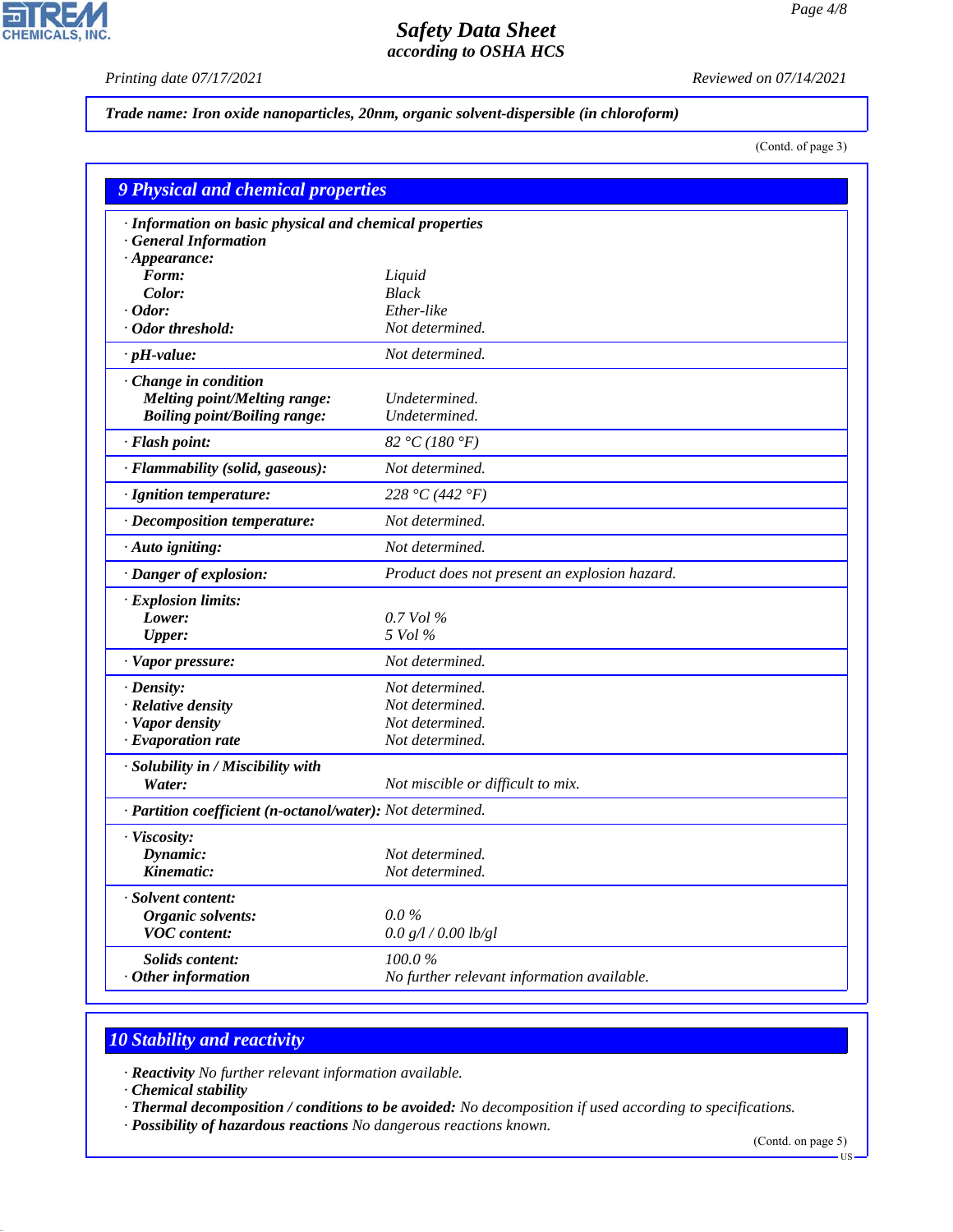*Printing date 07/17/2021 Reviewed on 07/14/2021*

*Trade name: Iron oxide nanoparticles, 20nm, organic solvent-dispersible (in chloroform)*

- *· Conditions to avoid No further relevant information available.*
- *· Incompatible materials: No further relevant information available.*
- *· Hazardous decomposition products: No dangerous decomposition products known.*

## *11 Toxicological information*

*· Information on toxicological effects*

*· Acute toxicity:*

*· LD/LC50 values that are relevant for classification:*

*1317-61-9 triiron tetraoxide Oral LD50 >5000 mg/kg (rat)*

- *· Primary irritant effect:*
- *· on the skin: No irritant effect.*
- *· on the eye: No irritating effect.*
- *· Sensitization: No sensitizing effects known.*
- *· Additional toxicological information:*

*When used and handled according to specifications, the product does not have any harmful effects according to our experience and the information provided to us.*

*The substance is not subject to classification.*

*· Carcinogenic categories*

*· IARC (International Agency for Research on Cancer)*

*Substance is not listed.*

*· NTP (National Toxicology Program)*

*Substance is not listed.*

*· OSHA-Ca (Occupational Safety & Health Administration)*

*Substance is not listed.*

# *12 Ecological information*

*· Toxicity*

- *· Aquatic toxicity: No further relevant information available.*
- *· Persistence and degradability No further relevant information available.*
- *· Behavior in environmental systems:*
- *· Bioaccumulative potential No further relevant information available.*
- *· Mobility in soil No further relevant information available.*
- *· Additional ecological information:*
- *· General notes: Not known to be hazardous to water.*
- *· Results of PBT and vPvB assessment*
- *· PBT: Not applicable.*
- *· vPvB: Not applicable.*
- *· Other adverse effects No further relevant information available.*

# *13 Disposal considerations*

*· Waste treatment methods*

44.1.1

*· Recommendation: Disposal must be made according to official regulations.*

(Contd. on page 6)



**HS**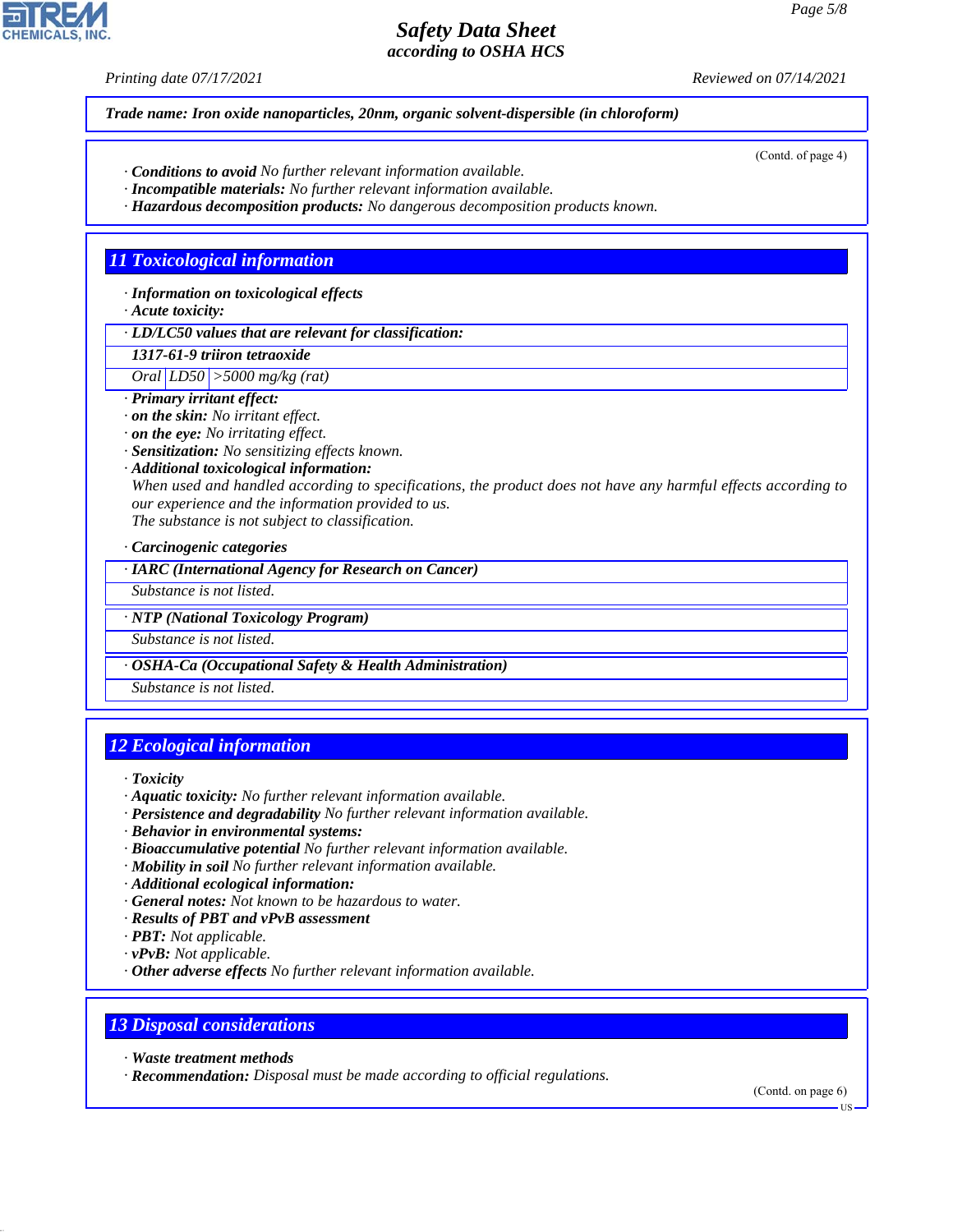$\overline{\mathbf{r}}$ 

**CHEMICALS, INC.** 

44.1.1

*Printing date 07/17/2021 Reviewed on 07/14/2021*

(Contd. of page 5)

*Trade name: Iron oxide nanoparticles, 20nm, organic solvent-dispersible (in chloroform)*

*· Uncleaned packagings:*

*· Recommendation: Disposal must be made according to official regulations.*

| <b>14 Transport information</b>              |                                                   |
|----------------------------------------------|---------------------------------------------------|
| $\cdot$ UN-Number                            |                                                   |
| · DOT, IMDG, IATA                            | <b>UN2810</b>                                     |
| · UN proper shipping name                    |                                                   |
| $\cdot$ DOT                                  | Toxic, liquids, organic, n.o.s.                   |
| · IMDG, IATA                                 | TOXIC LIQUID, ORGANIC, N.O.S.                     |
| · Transport hazard class(es)                 |                                                   |
| $\cdot$ <i>DOT</i>                           |                                                   |
| <b>SEE</b>                                   |                                                   |
| · Class                                      | 6.1 Toxic substances                              |
| $\cdot$ <i>Label</i>                         | 6.1                                               |
| · IMDG, IATA<br>₩                            |                                                   |
| · Class                                      | 6.1 Toxic substances                              |
| $\cdot$ <i>Label</i>                         | 6.1                                               |
| · Packing group                              |                                                   |
| · DOT, IMDG, IATA                            | $I\!I\!I$                                         |
| · Environmental hazards:                     |                                                   |
| · Marine pollutant:                          | N <sub>O</sub>                                    |
| · Special precautions for user               | Warning: Toxic substances                         |
| · EMS Number:<br>· Stowage Category          | $F-A, S-A$<br>A                                   |
| · Stowage Code                               | SW2 Clear of living quarters.                     |
| · Transport in bulk according to Annex II of |                                                   |
| <b>MARPOL73/78 and the IBC Code</b>          | Not applicable.                                   |
| · Transport/Additional information:          |                                                   |
| $\cdot$ IMDG                                 |                                                   |
| $\cdot$ Limited quantities (LQ)              | 5L                                                |
| $\cdot$ Excepted quantities (EQ)             | Code: E1                                          |
|                                              | Maximum net quantity per inner packaging: 30 ml   |
|                                              | Maximum net quantity per outer packaging: 1000 ml |
| · UN "Model Regulation":                     | UN 2810 TOXIC, LIQUIDS, ORGANIC, N.O.S., 6.1, III |
|                                              |                                                   |



US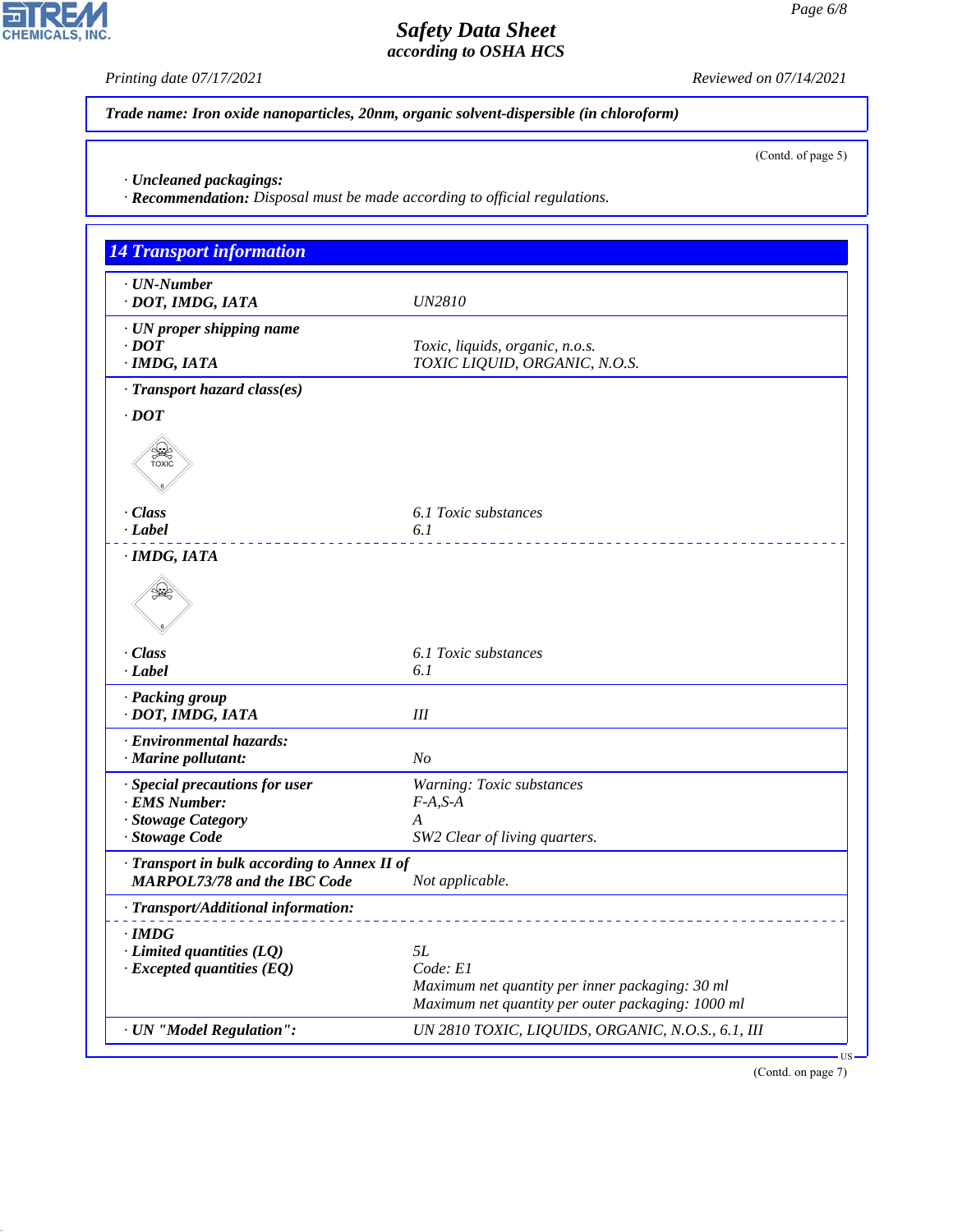þ

**CHEMICALS, INC.** 

*Printing date 07/17/2021 Reviewed on 07/14/2021*

*Trade name: Iron oxide nanoparticles, 20nm, organic solvent-dispersible (in chloroform)*

(Contd. of page 6)

| <b>15 Regulatory information</b> |                                                                                                               |
|----------------------------------|---------------------------------------------------------------------------------------------------------------|
| · Sara                           | $\cdot$ Safety, health and environmental regulations/legislation specific for the substance or mixture        |
|                                  | · Section 355 (extremely hazardous substances):                                                               |
| Substance is not listed.         |                                                                                                               |
|                                  | · Section 313 (Specific toxic chemical listings):                                                             |
| Substance is not listed.         |                                                                                                               |
|                                  | · TSCA (Toxic Substances Control Act):                                                                        |
| Substance is listed.             |                                                                                                               |
| · Proposition 65                 |                                                                                                               |
|                                  | Chemicals known to cause cancer:                                                                              |
| Substance is not listed.         |                                                                                                               |
|                                  | · Chemicals known to cause reproductive toxicity for females:                                                 |
| Substance is not listed.         |                                                                                                               |
|                                  |                                                                                                               |
|                                  | Chemicals known to cause reproductive toxicity for males:                                                     |
| Substance is not listed.         |                                                                                                               |
|                                  | · Chemicals known to cause developmental toxicity:                                                            |
| Substance is not listed.         |                                                                                                               |
| Carcinogenic categories          |                                                                                                               |
|                                  | · EPA (Environmental Protection Agency)                                                                       |
| Substance is not listed.         |                                                                                                               |
|                                  | · TLV (Threshold Limit Value established by ACGIH)                                                            |
| Substance is not listed.         |                                                                                                               |
|                                  | · NIOSH-Ca (National Institute for Occupational Safety and Health)                                            |
| Substance is not listed.         |                                                                                                               |
|                                  | · GHS label elements not applicable                                                                           |
|                                  | · Hazard pictograms not applicable                                                                            |
| · Signal word not applicable     |                                                                                                               |
|                                  | · Hazard statements not applicable                                                                            |
| · Precautionary statements       |                                                                                                               |
| P260                             | Do not breathe dust/fume/gas/mist/vapors/spray.                                                               |
| P262                             | Do not get in eyes, on skin, or on clothing.                                                                  |
| P280                             | Wear protective gloves/protective clothing/eye protection/face protection.                                    |
|                                  | P305+P351+P338 If in eyes: Rinse cautiously with water for several minutes. Remove contact lenses, if present |
|                                  | and easy to do. Continue rinsing.                                                                             |
| $P304 + P340$                    | IF INHALED: Remove person to fresh air and keep comfortable for breathing.                                    |
| $P403 + P233$                    | Store in a well-ventilated place. Keep container tightly closed.                                              |
|                                  | · Chemical safety assessment: A Chemical Safety Assessment has not been carried out.                          |

## *16 Other information*

44.1.1

*This information is based on our present knowledge. However, this shall not constitute a guarantee for any specific product features and shall not establish a legally valid contractual relationship.*

*· Department issuing SDS: Technical Department.*

*· Date of preparation / last revision 07/17/2021 / -*

*<sup>·</sup> Contact: Technical Director*